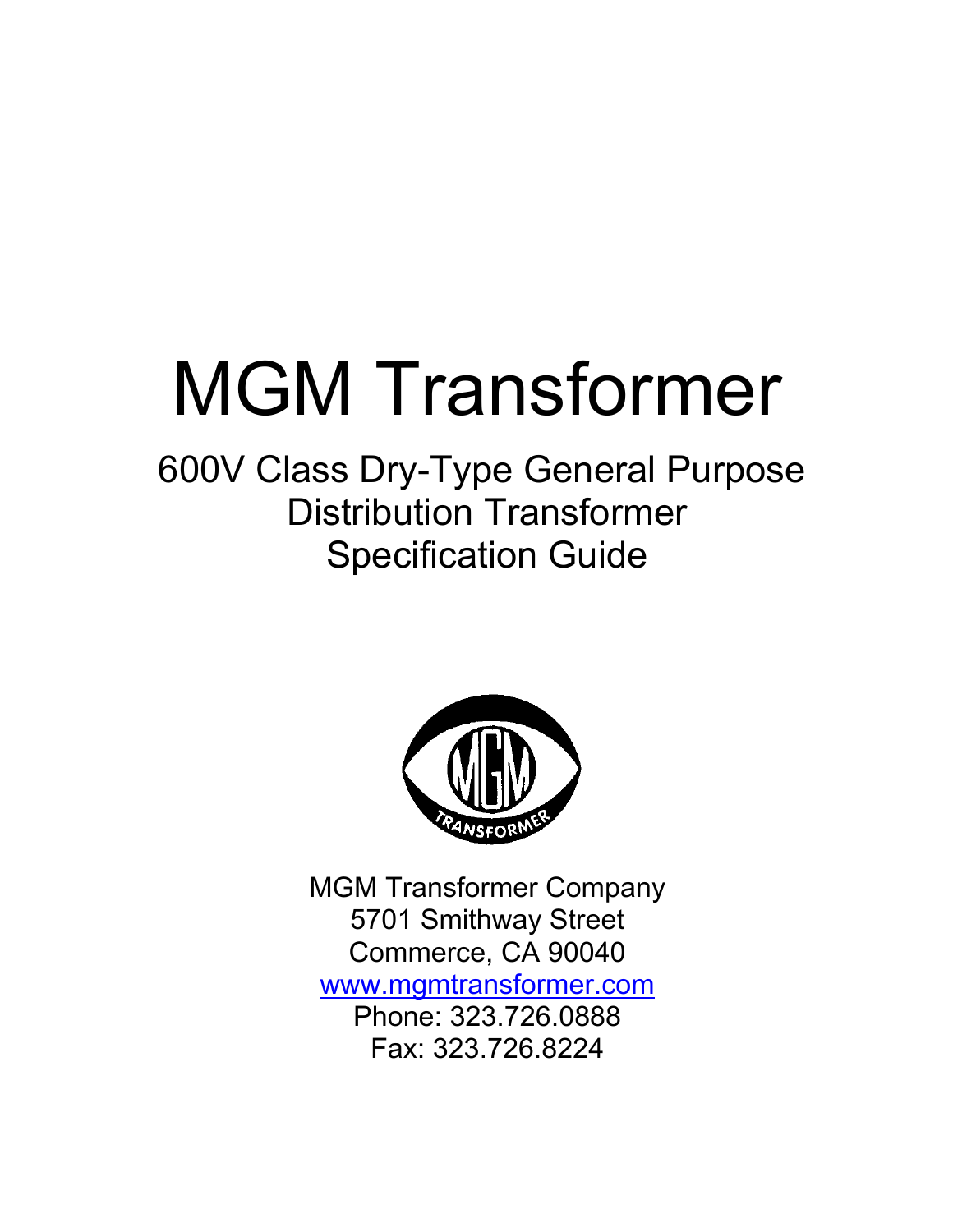#### **1.0 Scope**

- 1.1 The basis for this specification is the MGM Transformer Company design for dry-type distribution transformers with primary and secondary voltages of 600V and less and capacity ratings through 1500kVa.
	- Note: Paragraphs and words marked in [] are alternates. Select only one.

This specification together provides the technical requirements for the design, manufacture, and testing of 600V class dry-type general purpose transformers. The service conditions shall be as specified in the "Usual Service Conditions" section of C57.12.01.

This specification covers only the general requirements of the transformer.

#### **2.0 Codes and Standards**

- 2.1 The ventilated dry-type transformers and protection devices in this specification are designed and manufactured according to latest revision of the following standards (unless otherwise noted).
	- (a) Transformers through 1500kVa, 3-Phase and through 333kVa 1-Phase shall be listed by Underwriters Laboratories.
	- (b) Conform to the requirements of ANSI/NFPA 70.
	- (c) Transformers are to be manufactured and tested in accordance with NEMA ST20.
	- (d) IEEE C57.12.01, General Requirements for Dry-Type Distribution and Power Transformers Including Those with Solid Cast and / or Resin-Encapsulated Windings
- 2.2 (NEC) National Electrical Code

It shall be the Seller's responsibility to be, or to become, knowledgeable of the requirements of these Codes and Standards. Any required changes or alterations to the equipment to meet the Codes and Standards requirements shall be at the expense of the Seller.

Equipment proposed by the Seller that cannot fully meet the requirements of this specification shall have all exceptions clearly stated in the proposal. No exception shall be allowed, unless approved by the Buyer in writing.

#### **3.0 Quality Assurance**

The manufacturer shall have a well-documented quality assurance program, which includes procedures for all activities in order entry, design, material procurement, manufacturing processes, testing, shipping and post shipment.

The manufacturer shall have specialized in the design, manufacture and assembly of dry-type distribution transformers for a minimum of {25} years.

The transformers shall be manufactured by a company, which is certified to ISO, 9001:2000 for design and manufacture of Power, Distribution and Specialty Dry Type Transformers.

The test floor shall have a documented calibration program. All equipment shall receive regular calibrations. Calibration standards shall be traceable to National Bureau of Standards. Records of all equipment calibration shall be made available to the Buyer upon request.

Measured values of electric power, voltage, current, resistance, and temperatures are used in the calculations of reported data. To ensure sufficient accuracy in the measured and calculated data the test system accuracy requirements listed in ANSI C57.12.01 Table 3 shall be met as a minimum.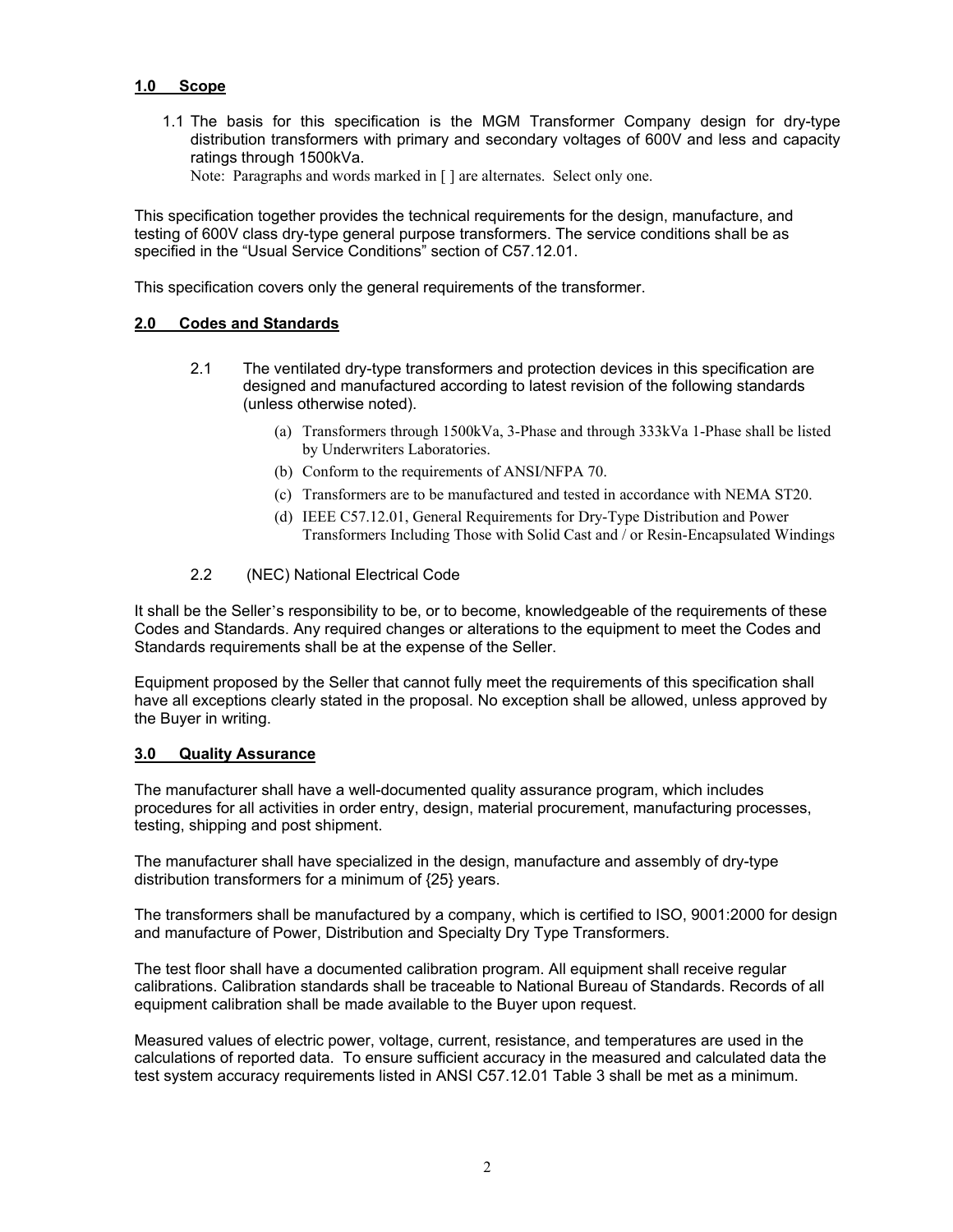#### **4.0 Products**

#### 4.1 Manufacturer Information

- (a) Transformers shall be manufactured by MGM Transformer Company.
- (b) The manufacturer shall be a registered firm in accordance with ISO 9001:2000 SIC 3612 (US); which is the design and manufacture of low voltage dry type power, distribution and specialty transformers.

#### 4.2 Ratings Information

- (a) All insulating materials are to exceed NEMA ST20 standards and be rated for  $220^{\circ}$ C UL component recognized insulation system.
- (b) Transformers in most cases shall have a minimum of (4) 2.5% full capacity primary taps.
- (c) Transformers 15kVA and larger shall be  $150^{\circ}$ C temperature rise above  $30^{\circ}$ C ambient. The maximum temperature of the top of the enclosure shall not exceed  $50^{\circ}$ C rise above a 30°C ambient.
- (d) The transformer(s) shall be rated as indicated in the following schedule:

Identification Number(s)

kVA Rating

Voltages

Phase

Frequency

#### 4.3 Construction

- (a) Transformer coils shall be of the continuous wound construction and shall be impregnated with nonhygroscopic, thermosetting varnish
- (b) All cores to be constructed with low hysteresis and eddy current losses. Magnetic flux densities are to be kept well below the saturation point to prevent core overheating. The completed core and coil shall be bolted to the base of the enclosure but isolated by means of rubber vibration-absorbing mounts. There shall be no metalto-metal contact between the core and coil and the enclosure except for a flexible safety ground strap. Sound isolation systems requiring the complete removal of all fastening devices will not be acceptable.
- (c) The core of the transformer shall be visibly grounded to the enclosure by means of a flexible grounding conductor sized in accordance with applicable UL and NEC standards.
- (d) The transformer enclosures shall be ventilated and be fabricated of heavy gauge, sheet steel construction The entire enclosure shall be finished utilizing a continuous process consisting of degeasing, cleaning and phosphatizing, followed by electrostatic deposition of polymer polyester powder coating and baking cycle to provide uniform coating of all edges and surfaces. The coating shall be UL recognized for outdoor use. The coating color shall be ANSI 61.

#### 4.4 Documentation

When requested, manufacturer shall provide copies of following documents to buyer for review:

- A certified test report containing minimum information per IEEE C57.12.91
- Installation, maintenance, and operating instructions.
- Outline Drawing
- Connection Diagram
- Nameplate Drawings
- Spare parts list
	- Applicable wiring diagrams